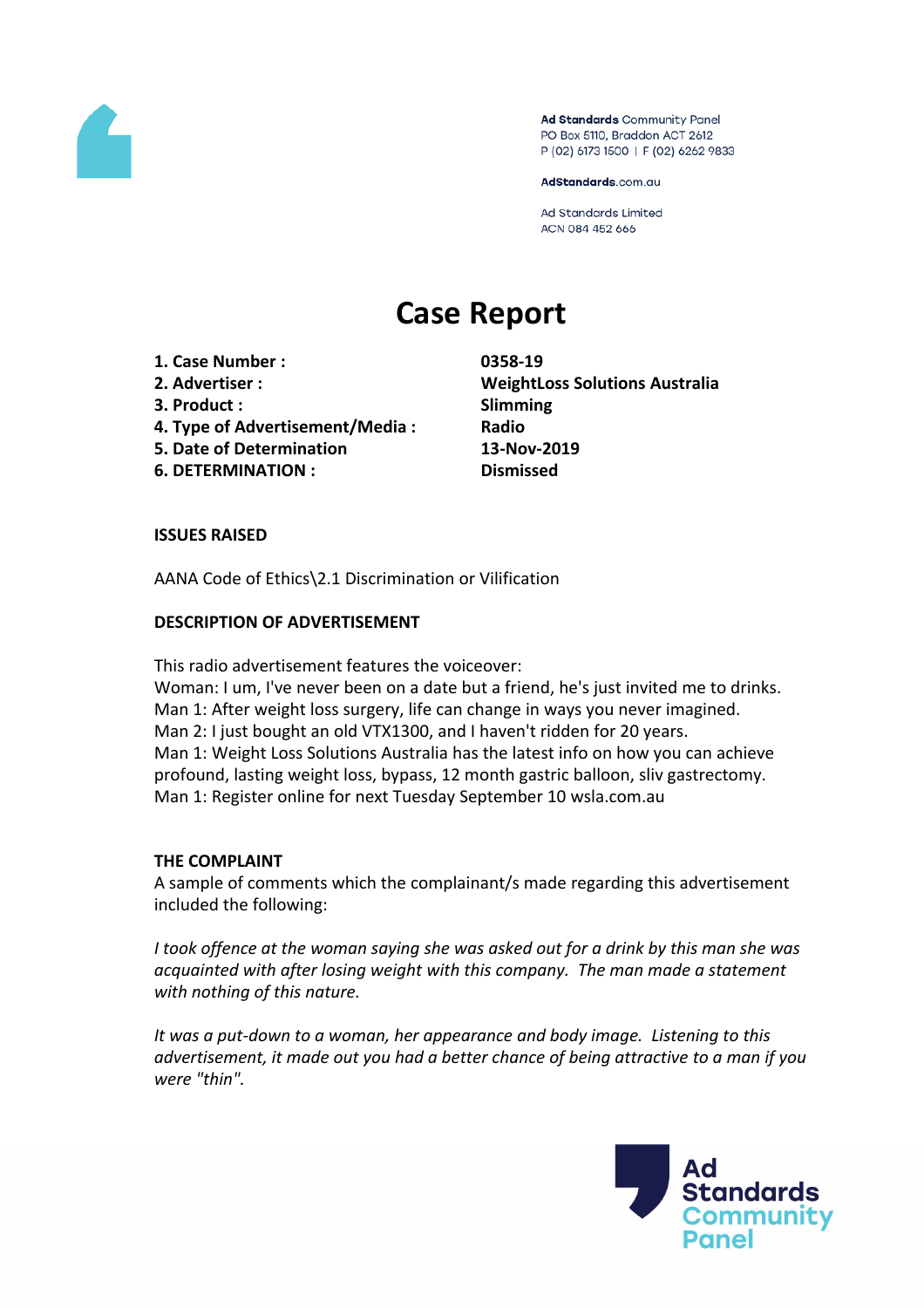

#### **THE ADVERTISER'S RESPONSE**

Comments which the advertiser made in response to the complainant/s regarding this advertisement include the following:

*To our understanding, the complaint was based on the inference that a woman will be invited on a date only once she has lost weight. This was not the intended inference at all; the message was to highlight an increase in confidence; her willingness to consider a new social situation because she felt empowered.*

*Sometimes complaints are made by competitors of the advertiser as a means of gaining competitive advantage. We don't know if this is the case here.*

*If it is determined that the commercial falls outside the guidelines, it will be because the part has been interpreted as a 'testimonial' for the business, and someone has taken offence by interpreting the commercial as inferring overweight people are not invited on dates, or that the woman in the commercial was only asked on a date because she lost weight. The intended inference was a woman who is happy and confident in herself, to make a decision about a new social opportunity.*

### **THE DETERMINATION**

The Ad Standards Community Panel (the Panel) considered whether this advertisement breaches Section 2 of the AANA Code of Ethics (the Code).

The Panel noted the complainant's concern that the advertisement puts down the woman by suggesting she had a better chance of being attractive to a man if she was thin, and that this contrasted with the male's experience of weight loss.

The Panel reviewed the advertisement and noted the advertiser's response.

The Panel considered whether the advertisement complied with Section 2.1 of the Code which requires that 'advertisements shall not portray or depict material in a way which discriminates against or vilifies a person or section of the community on account of race, ethnicity, nationality, gender, age, sexual preference, religion, disability, mental illness or political belief.'

The Panel noted the Practice Note to Section 2.1 provides the following definitions:

*"Discrimination – unfair or less favourable treatment.*

*Vilification – humiliates, intimidates, incites hatred, contempt or ridicule."* 

The Panel noted the advertiser's response that the intended message of the advertisement was to highlight an increase in confidence and the woman's willingness to consider a new social situation because she felt empowered.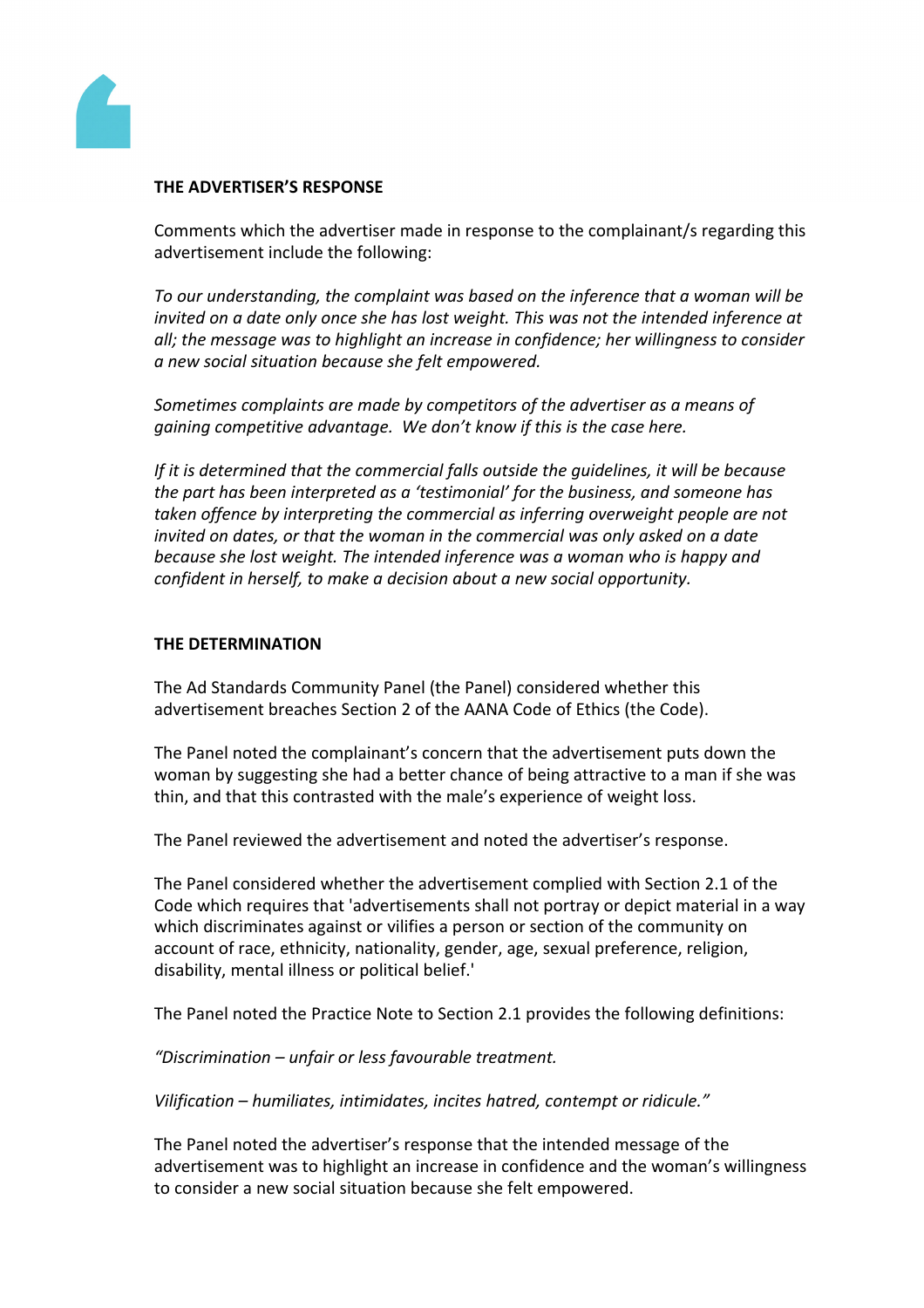

The Panel considered that the advertisement could be interpreted as an implication that the woman has never been asked on a date before because she was overweight, and not because of internal characteristics, however this is not clear in the advertisement.

The Panel acknowledged there is a growing concern in the community around body image in advertising and considered that advertisers should avoid inferences in advertising that could be interpreted as suggesting there is a link between weight and attractiveness.

The Panel considered that the overall impression of the advertisement was two people giving testimonials of what it meant to them to have lost weight, and there was no indication that women in general are more attractive than men when thin.

The Panel considered that the advertisement did not depict the woman receiving unfair or less favourable treatment because of her gender and did not depict the woman in a way which humiliates, intimidates, incites hatred, contempt or ridicule.

The Panel considered that the advertisement did not portray or depict material in a way which discriminates against or vilifies a person or section of the community on account of gender and determined that the advertisement did not breach Section 2.1 of the Code.

The Panel considered whether the advertisement complied with Section 2.6 of the Code. Section 2.6 of the Code states: "Advertising or Marketing Communications shall not depict material contrary to Prevailing Community Standards on health and safety".

The Panel noted the Practice Note for the Code provides:

*"Advertising must not portray an unrealistic ideal body image by portraying body shapes or features that are unrealistic or unattainable through healthy practices. An unrealistic ideal body image may occur where the overall theme, visuals or language used in the advertisement imply that:*

- *a body shape, or feature, of the kind depicted (e.g. very thin or very muscular) is required to use the product or service or to participate in an activity associated with the product or service;*
- *those people who do not have a body shape, or feature, of the kind depicted cannot use the product or service, or participate in a particular activity; or*
- *those people who do not have a body shape, or feature, of the kind depicted should alter their body shape, or features, before they can use the product or service, or participate in a particular activity"*

The Panel noted that there is significant community concern on the issue of body image, but noted that there is no mention of body shapes in the advertisement, and no suggestion that a person's worth or value is related to their body size or shape. The